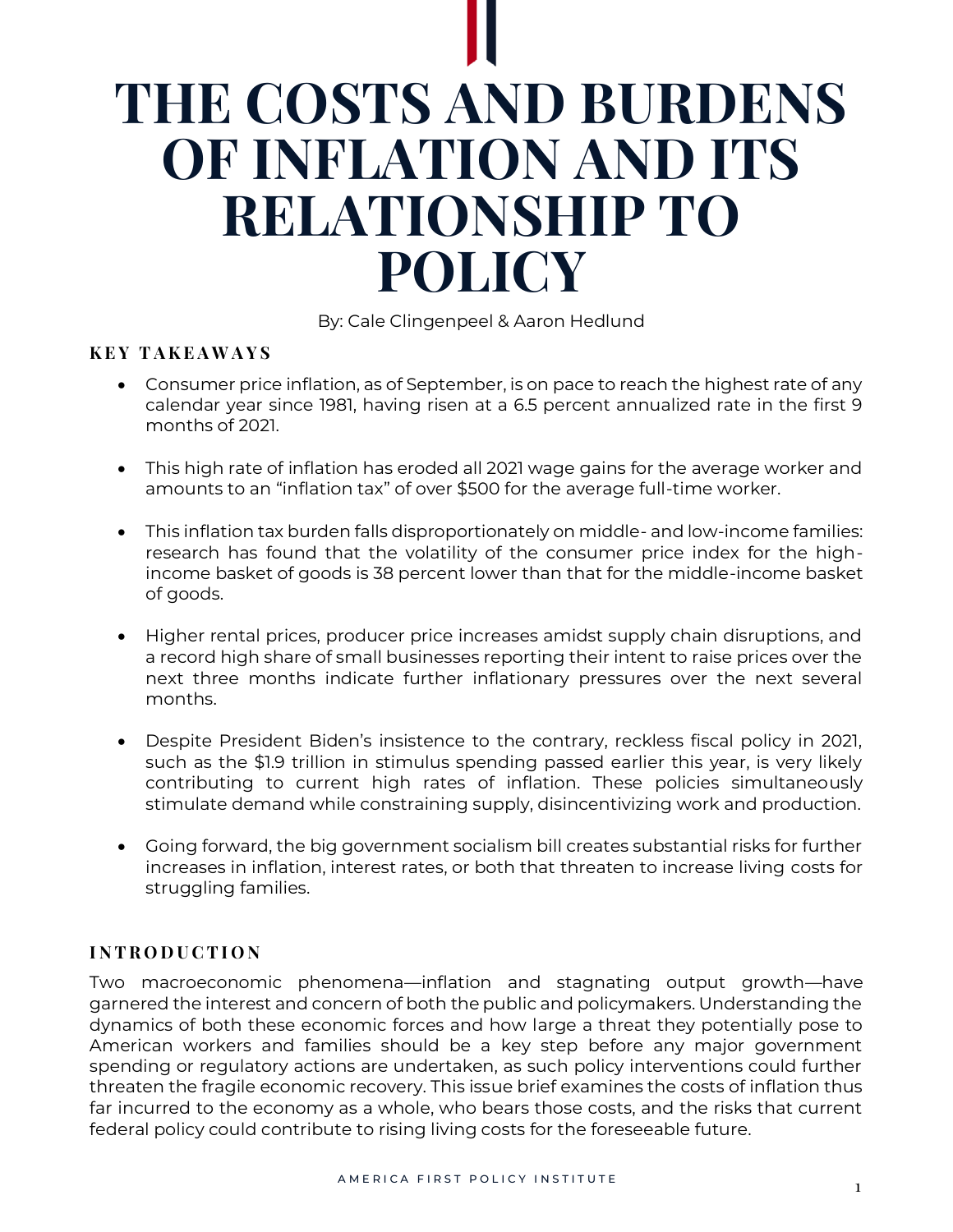#### **INFLATION IN 2021**

Recently, the Bureau of Labor Statistics (BLS) released September data for the Consumer Price Index (CPI) [\(BLS, 2021\)](https://www.bls.gov/news.release/cpi.htm). The release confirmed that consumer prices continued to rise at an elevated pace in September, growing 0.4 percent from August. The 0.4 percent monthly increase was above the expectations of economists (0.3 percent) and up from the monthly growth in August (0.3 percent) [\(Pellejero, 2021\)](https://www.wsj.com/articles/inflation-data-pushes-treasury-yields-closer-together-11634145416?st=x5q80421lk4xoh4&reflink=e2twmkts). While this monthly inflationary increase is slightly below the average monthly pace of 0.5 percent set in the first 8 months of 2021, it is still far above the average monthly increase set in the pre-pandemic 2017-19 era of 0.2 percent. As of September, CPI inflation has reached a 6.5 percent annualized rate in the first 9 months of 2021. Should consumer prices continue to rise at this average rate through the end of the year, 2021 will mark the highest inflation rate for any calendar year since 1981, as shown in the figure below. For this annual rate of 6.5 percent to hold for the remainder of 2021, the CPI would only have to increase on average 0.5 percent per month from October to December. 0.5 percent is the average monthly increase experienced so far in 2021.



#### Inflation on Pace to Reach a 4-Decade High in 2021

Note: \*All values are the 12-month percent change for the given calendar year with the exception of 2021 which is the 9-month percent change through September at an annual rate.

The substantial and widespread rise in consumer prices—regardless of the cause of this price surge, which is the source of much debate—has already come at a significant cost to American workers and families. As the price of the typical basket of goods bought by Americans rises far faster than do their wages, the purchasing power of the worker is reduced. The wage of the worker once accounting for the pace of inflation is referred to as the *real* wage, as opposed to the *nominal* wage, which is simply the dollar value the worker sees on their paycheck. In the first 7 months of 2021, the *real* wage of the average American worker declined month-over-month. This 7-month streak of consecutive *real* wage losses is the longest such streak since the series began in 2006. In August and September, the average *real* wage increased slightly month-over-month, largely due to a nominal wage growth ticking up amidst a record shortage of willing workers. However, these small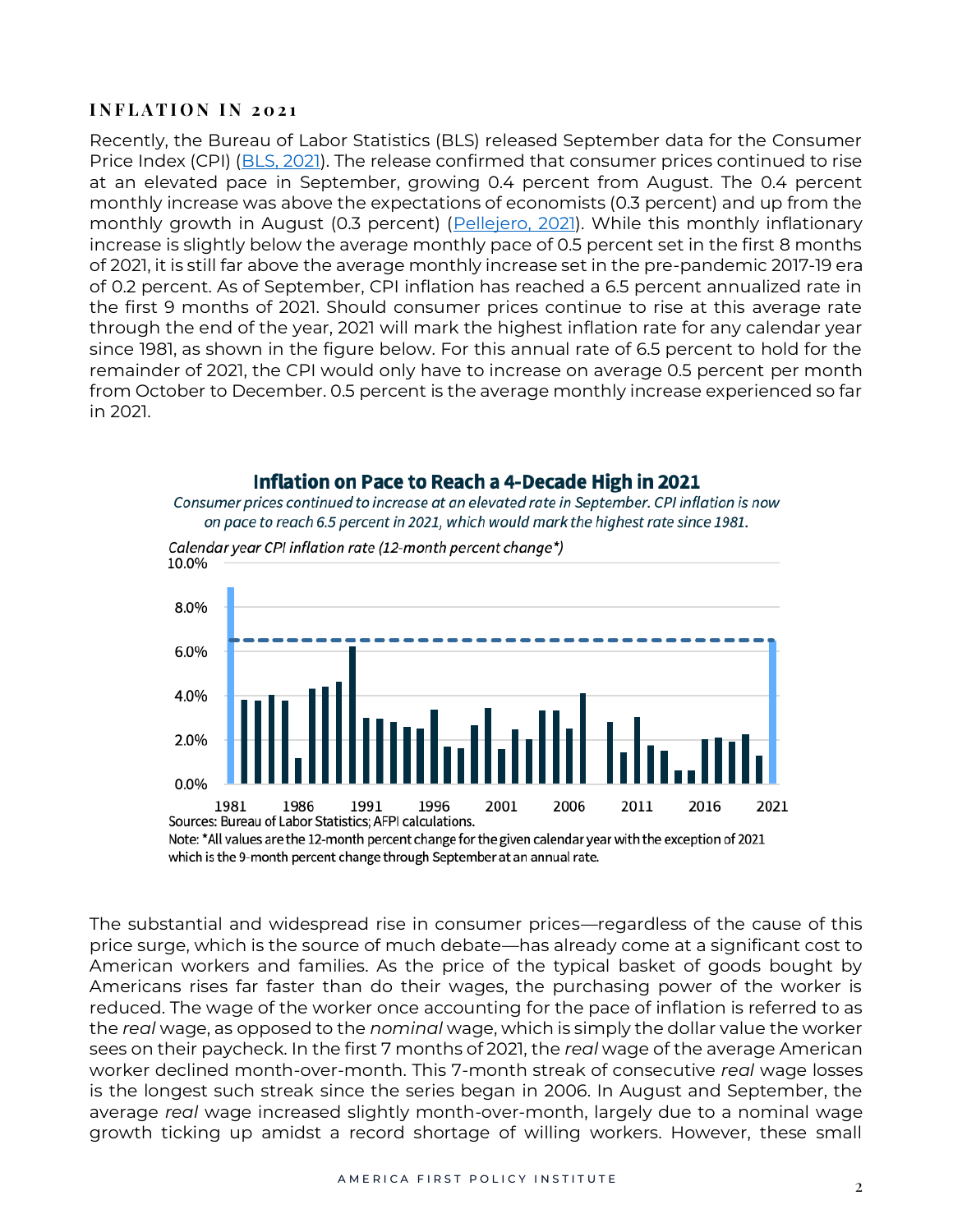increases fall far short of reversing the losses experienced in the first 7 months of the year. As shown in the figure below, as of September, the average *nominal* wage had increased 3.1 percent in 2021, short of the 4.8 percent increase the CPI. As a result, year-to-date, the average *real* wage has decreased by 1.6 percent. This percentage decline is no trivial matter for American workers and families who are just emerging from a tremendous health and economic crisis. For the average full-time worker, it amounts to an "inflation tax" of roughly \$516.



**Inflation has Eroded 2021 Wage Gains for the Average Worker** 

Inflationary pressure is not likely to quickly subside. One particular source of that pressure that may not yet be fully represented in official government data is rental prices. A number of private sector organizations that track rental prices have reported a substantial rise in rental prices across the country in 2021. Apartment List reports that, year-to-date, the median rental price nationally has risen by 16.6 percent as of September [\(Salviati et al., 2021\)](https://www.apartmentlist.com/research/national-rent-data). Over the same period, the CPI component owners' equivalent rent of primary residence (OER)—a measure of the implicit rent that homeowners would pay if renting—has risen just 2.5 percent, while rent of primary residence has risen 2.0 percent. Together, these two categories represent roughly one third, or 32.1 percent, of the representative basket of goods and services used to construct the CPI. As such, price increases in these two components can heavily impact overall inflation. As the private sector rent indicators surge far higher than indicated by the official CPI rent measures, as shown in the figure below, it may be an indication that rising rental prices are not yet fully reflected in the CPI and could be a source of future inflationary pressure.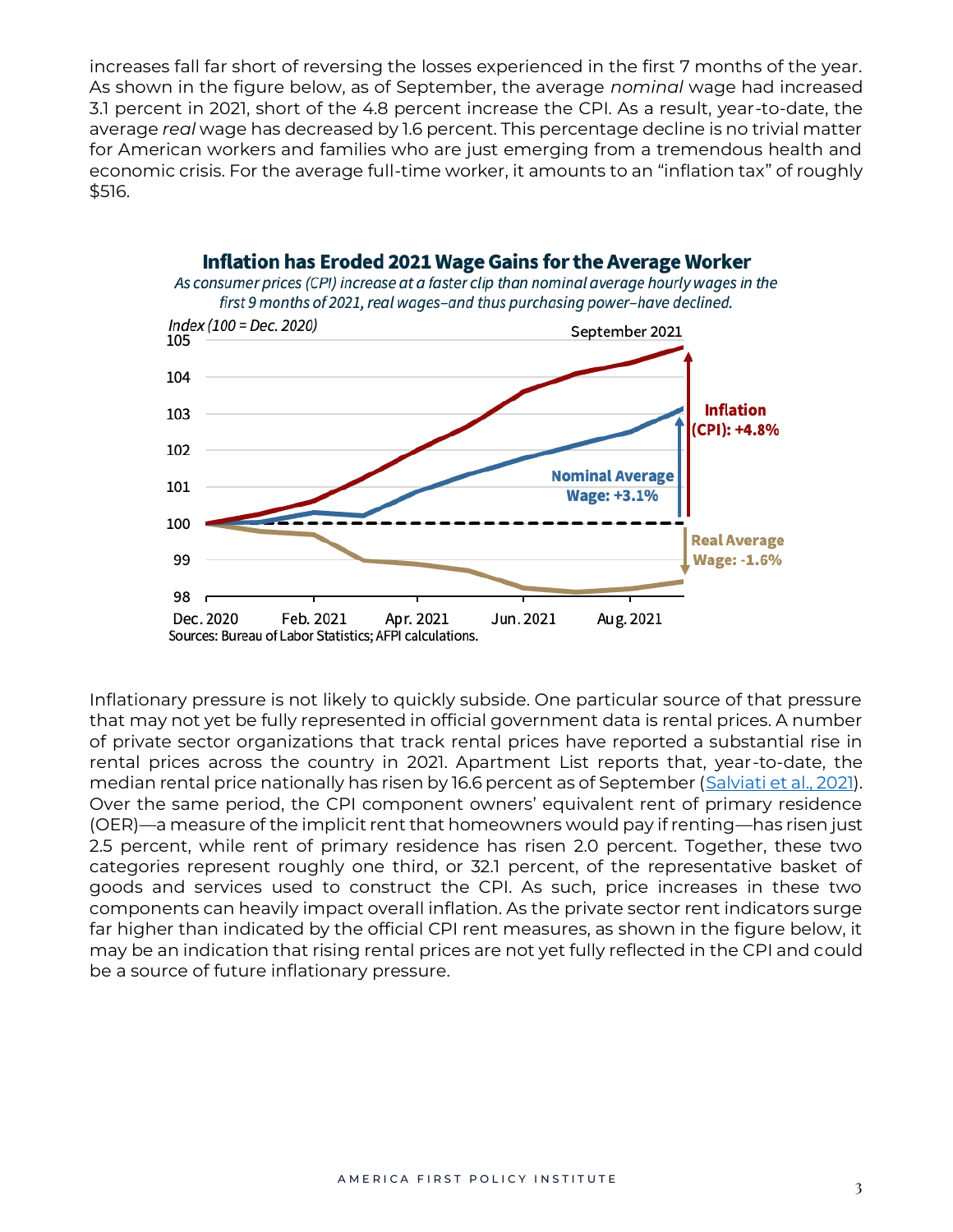## Median Rent has Soared, but CPI Owners' Equivalent Rent Lags

The median rental price for an apartment has soared, growing 15.1% year-over-year in September. The Owners' Equivalent Rent in the CPI may not yet reflect these surging prices.



Amidst continued supply chain disruptions, producer prices continue to climb at a high rate. As of September, the producer price index (PPI) had risen at a 10.7 percent annual rate in the first 9 months of 2021, relative to an increase in the CPI over the same period of 6.5 percent. While the year-over-year growth rate in the CPI has stalled, albeit at a very high rate, in the past few months, the year-over-year change in the PPI has continued to rise, as shown in the figure below. Though the relationship between the PPI and CPI, and the extent to which high producer prices are passed through to consumer prices, is not certain, research has suggested that the PPI may have some positive effect on the CPI (Li et al., [2019\)](https://file.scirp.org/pdf/OJS_2019041116261924.pdf). What is certain is that the continued supply chain disruptions, as well as a shortage of willing and qualified workers, are risks for greater inflationary pressure. Indeed, the net share of small businesses reporting that they plan to raise prices in the next 3 months reached a record high of 49 percent in August and remained elevated at 46 percent in September [\(NFIB, 2021\)](https://assets.nfib.com/nfibcom/SBET-Sept-2021.pdf).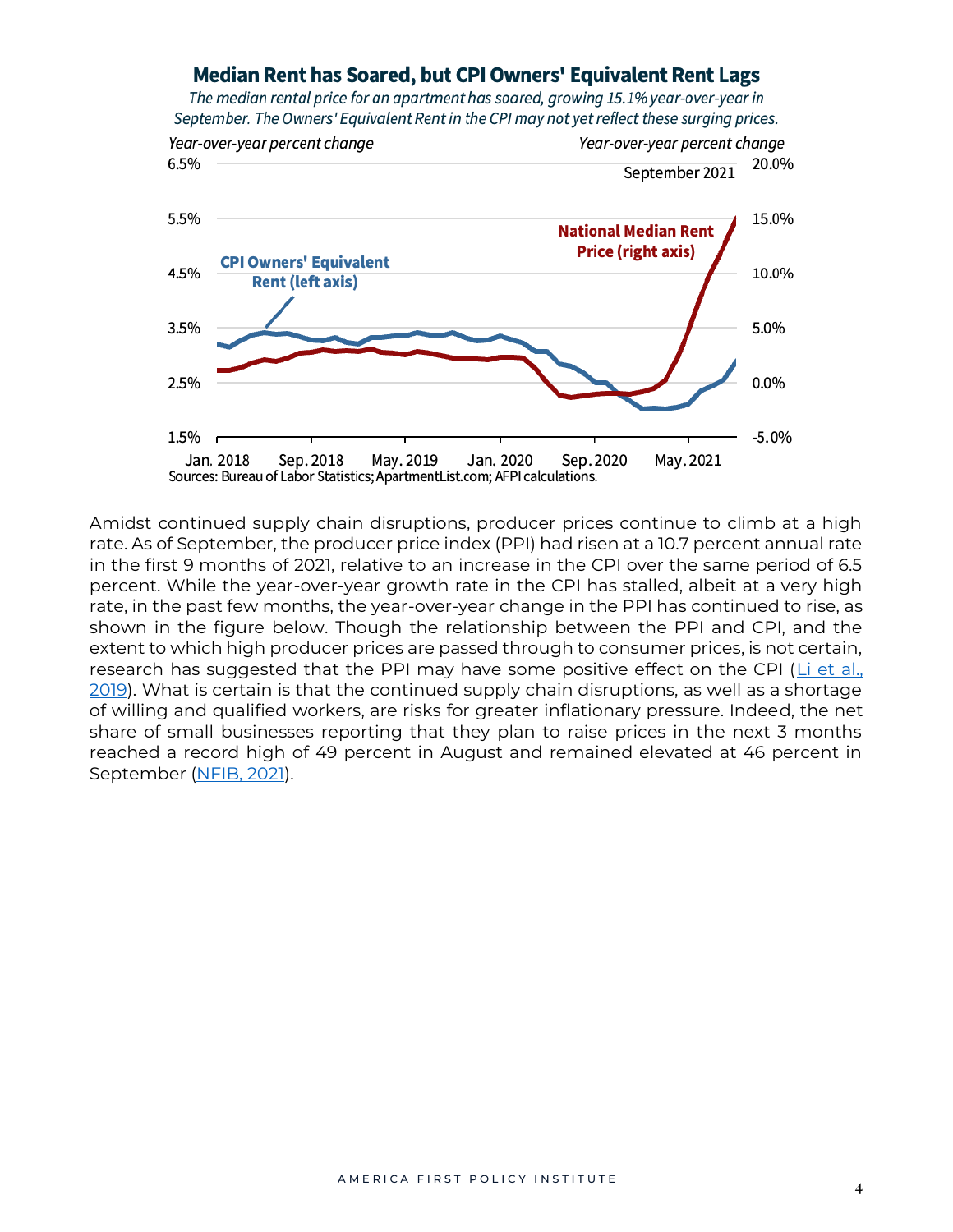## **Producer Prices Continue to Surge & Consumer Prices May Follow**

While consumer price inflation (CPI) was 5.4% in September, producer price inflation (PPI) continued to surge, increasing to a rate of 8.6% in September.



#### WHO BEARS THE BURDEN OF INFLATION?

For all the damage that high inflation can inflict on the economy overall, even more troublesome is the fact that it disproportionately affects the most vulnerable in society who have little recourse to escape its harmful consequences. The burden of rising inflation falls most heavily on families who spend a higher fraction of their income instead of saving— namely, low-income households [\(Dynan et al., 2004\)](https://www.journals.uchicago.edu/doi/full/10.1086/381475?journalCode=jpe&mobileUi=0). Inflation further harms people at the bottom of the income ladder because of the differential impact it has on the basket of goods consumed by lower-income households, which is skewed more heavily toward basic necessities. Whereas households in the bottom income quintile spend 82 percent of their income on housing, food, transportation, healthcare, and clothing, high-income households spend just 67 percent of their income on these categories (Schanzenbach et [al., 2016\)](https://www.brookings.edu/wp-content/uploads/2016/08/where_does_all_the_money_go.pdf). Researchers have found that the volatility of the consumer price index for the high-income basket of goods is 38 percent lower than that for the middle-income basket of goods. In short, when inflation rises, those at the top are likely to see far smaller price changes than everyone else.

Many of the sectors and products that have been especially hard-hit by rising inflation also disproportionately affect low-income households. For example, what until recently was a bright spot for low-income financial fortunes—a declining share of income spent on transportation—has been turned on its head with used vehicle prices surging by more than 30 percent over the past year. Recent research examining the time period 2004-2015 attributes over 50 percent of this inflation inequality to less competitive pressure faced by firms catering to low-income households [\(Jaravel, 2019\)](https://academic.oup.com/qje/article/134/2/715/5230867). The paper finds that increases in relative demand induce firms to create new product varieties and reduce price markups. Thus, policies that improve opportunity at the bottom—such as those in place during the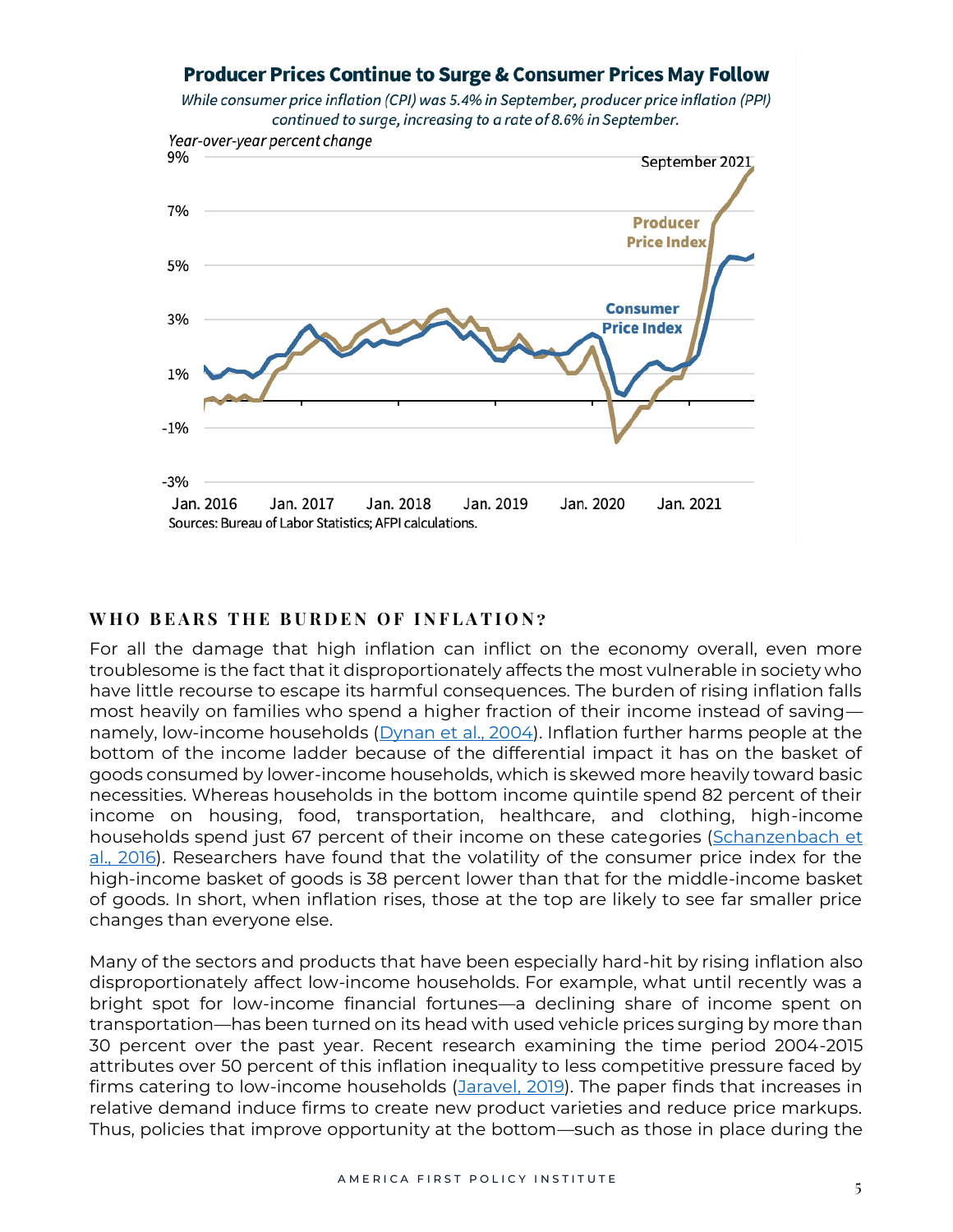previous administration which led to record low poverty and record high median income growth—help lower-income households by boosting competition, product innovation, and lower prices.

Inflation has another pernicious effect that extends beyond the immediate cost of goods and services, which is that it holds low-income families back from climbing up the wealth ladder. Multiple studies have pointed out that the least financially well-off are more likely to hold what little wealth they possess in non-interest-bearing accounts or—for those who are do not have a bank account—directly in cash, both of which erode in value when inflation is high [\(Albanesi, 2007;](https://www.sciencedirect.com/science/article/pii/S0304393206002121) [Erosa & Ventura, 2007\)](https://www.sciencedirect.com/science/article/pii/S0304393202001150). According to one prominent study, the elderly poor are especially hurt by surprise higher inflation. The study examined the case of a 5 percent inflationary episode, which just happens to be around the current inflation rate [\(Doepke & Schneider, 2006\)](https://www.journals.uchicago.edu/doi/full/10.1086/508379). By contrast, the financial portfolios of highincome households and middle-class homeowners are more likely to be hedged against inflation or, at times, can even benefit from it—such as when inflation devalues mortgage debt or stimulates asset prices. However, it is important to point out that middle-class households looking to become homeowners might find those dreams dashed by rising mortgage rates if markets anticipate that inflation is likely to remain persistently high [\(Garriga et al., 2017\)](https://academic.oup.com/rfs/article/30/10/3337/3857753).

## **I N F L A T I O N A N D P O L I C Y**

The renowned economist Milton Friedman once noted that "inflation is always and everywhere a monetary phenomenon" ([Friedman, 1992\)](https://miltonfriedman.hoover.org/objects/57555/money-mischief-episodes-in-monetary-history). Put another way, whoever controls the money supply controls inflation, or at least has considerable leverage over it. In most developed economies, that responsibility resides with the central bank, just as it has in the United States for over a century since the establishment of the Federal Reserve. Historically, America's commitment to central bank independence, fiscal solvency, and strong economic growth has given the Federal Reserve the tools—if not always the will—to maintain overall price stability regardless of the fiscal policy tax and spending plans pursued by Congress and the President.

However, this harmonious division of labor between the monetary and fiscal policy authorities does not inoculate Americans' pocketbooks from the costs of reckless fiscal policy. Government spending-induced expansions in aggregate demand are inflationary in and of themselves, and while the Federal Reserve can hike interest rates to counteract this inflationary pressure, the consequence will be higher borrowing costs for American families. Thus, if the Federal Reserve chooses to respond passively to current fiscal policy actions, the big government socialism bill promises families higher inflation. If the Federal Reserve actively intervenes to keep inflation in check through interest rate hikes, the result is more expensive credit, making it more difficult for families to purchase vehicles, appliances, and even houses if mortgage markets perceive the hike in interest rates to be persistent. In other words, the prospect for households is "heads inflation wins, and tails households lose," with costs of living rising in one form or another regardless. The big government socialism bill would compound this pain by acting as a massive negative supply shock to the economy through its combination of punishing tax hikes that discourage productive activity and starve the private sector of resources needed for investment and hiring. Such a shock could be reminiscent of the stagflation that the U.S. experienced in the 1970s, in direction if not in magnitude. On the one hand, the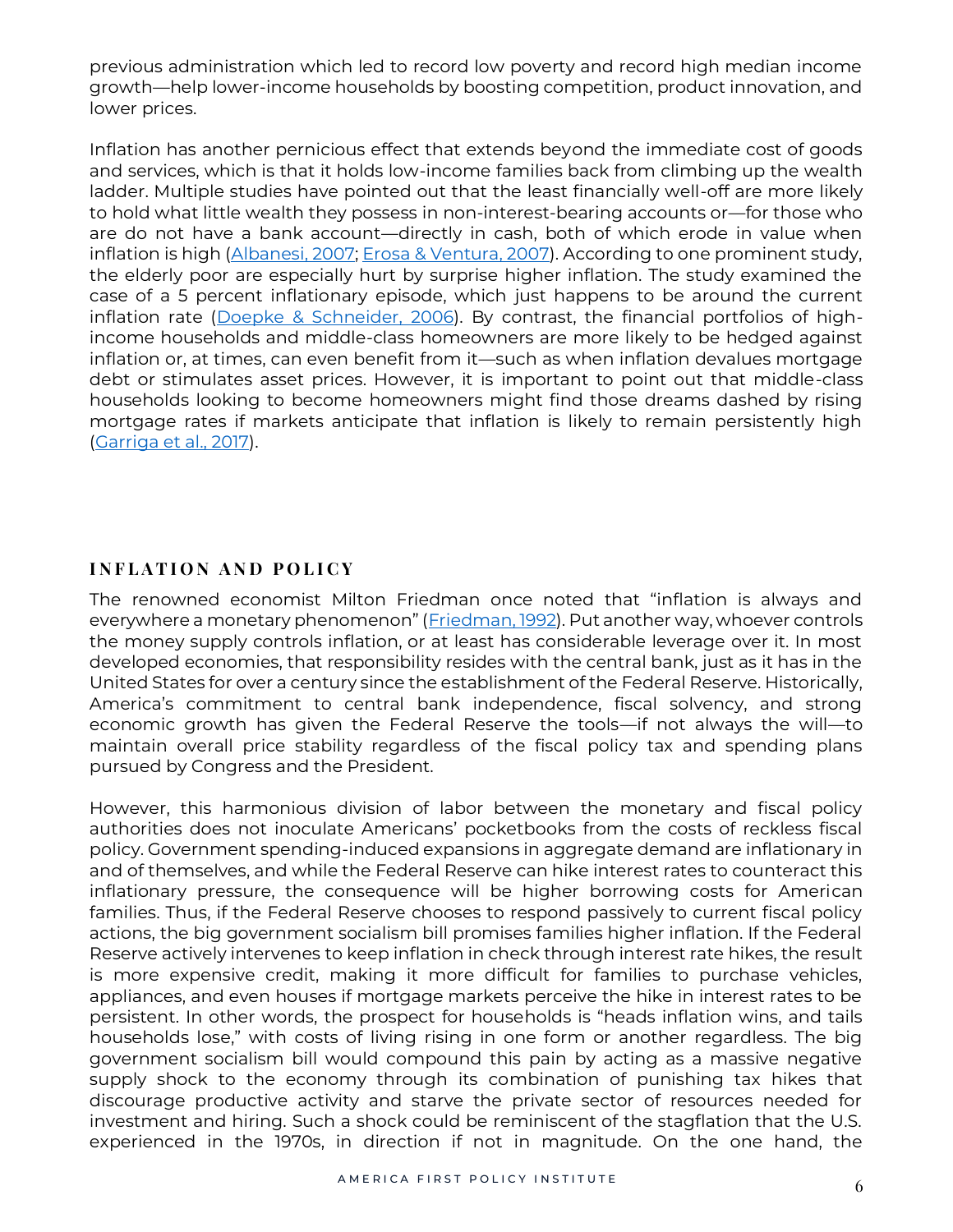deterioration in the supply-side of the economy would itself contribute to higher inflation as America has been witnessing over the past several months with ongoing labor shortages and supply chain disruptions. On the other hand, the Federal Reserve might be prompted to act aggressively sooner to stem such inflation by hiking interest rates, thereby raising borrowing costs and putting a damper on short-term growth prospects.

As troubling as these prospects are for American families, the deterioration in America's long-term fiscal position due to the big government socialism bill could produce higher inflation for longer if the Federal Reserve becomes convinced that the only way to maintain a manageable debt servicing burden in the face of a spendthrift legislative and executive branch is to keep interest rates lower for longer regardless of rising prices. Such an outcome would reflect 2011 Nobel Prize winner Thomas Sargent's assertion that "persistent high inflation is always and everywhere a *fiscal* phenomenon" ([Eusepi & Preston, 2018\)](https://minerva-access.unimelb.edu.au/bitstream/handle/11343/219993/Fiscal+Foundations+of+Inflation+Imperfect+Knowledge.pdf?sequence=1). While seemingly at odds with Milton Friedman's earlier quote, both statements can simultaneously be true. In short, reckless fiscal policy can put the Federal Reserve in the position where it feels the need to tolerate persistent inflation, thus effectively ceding some of its independence to irresponsible legislative and executive branches.

Whether this worst case scenario comes to pass is uncertain as of yet. However, there are reasons to be concerned about the judgment of the current Congress and administration. The year began with intense debate over the potential inflationary effects of the Biden Administration's massive deficit-financed American Rescue Plan Act (ARPA). Larry Summers, former Treasury secretary under President Clinton and Director of the National Economic Council under President Obama, described the policy environment at the time of the ARPA's passage as "the least responsible macroeconomic policies we've had in the last 40 years" and repeatedly warned of the inflationary consequences of the bill given the wave of borrowed money the government pushed into the economy at a scale completely out of sync with the economic hole at the time [\(Bloomberg Markets and Finance, 2021\)](https://www.youtube.com/watch?v=PBnaahSe7JU&t=4s). These views were recently echoed by President Obama's Chairman of the Council of Economic Advisers, Jason Furman, who noted that "the original sin was an oversized American Rescue Plan. It contributed to both higher output but also higher prices" [\(Tankersley, 2021\)](https://www.nytimes.com/2021/10/26/business/economy/biden-inflation.html?referringSource=articleShare). As the data presented in this paper show, higher prices certainly accompanied the ARPA, though output appears on the verge of stagnation (Federal [Reserve Bank of Atlanta, 2021\)](https://www.atlantafed.org/cqer/research/gdpnow).

More concretely, the output gap offers an important barometer of the size of the remaining economic hole, and is useful as a comparison to the size of the policy response in the Spring of 2021. The output gap measures the difference between actual GDP and potential GDP, which the Congressional Budget Office (CBO) estimates as the maximum sustainable output of the economy given key factors such as productivity and the size of the labor force [\(CBO, 2021\)](https://www.cbo.gov/system/files/2021-02/56970-Outlook.pdf). At the worst point of the pandemic and ensuing recession, in 2020:Q2, the output gap stood at a staggering -10.1 percent, or -\$1.9 trillion. This is the macroeconomic environment in which the Trump Administration and Congress ushered in the Coronavirus Aid, Relief, and Economic Security (CARES) Act—another multi-trillion dollar, deficitfinanced spending package. However, in the Spring of 2021, after implementation of the CARES Act the following year, the CBO projected that the output gap had shrunk to only - 2.3 percent (\$-0.4 trillion) in 2021:Q1, far below the \$1.9 trillion price tag of the ARPA passed and implemented at the same time, as shown in the figure below. In fact, the ARPA was roughly 5 times the size of the estimated real output gap at the time President Biden signed it into law. This is the macroeconomic environment in which Summers, and many others, highlighted the recklessness of massive deficit-spending that could lead to further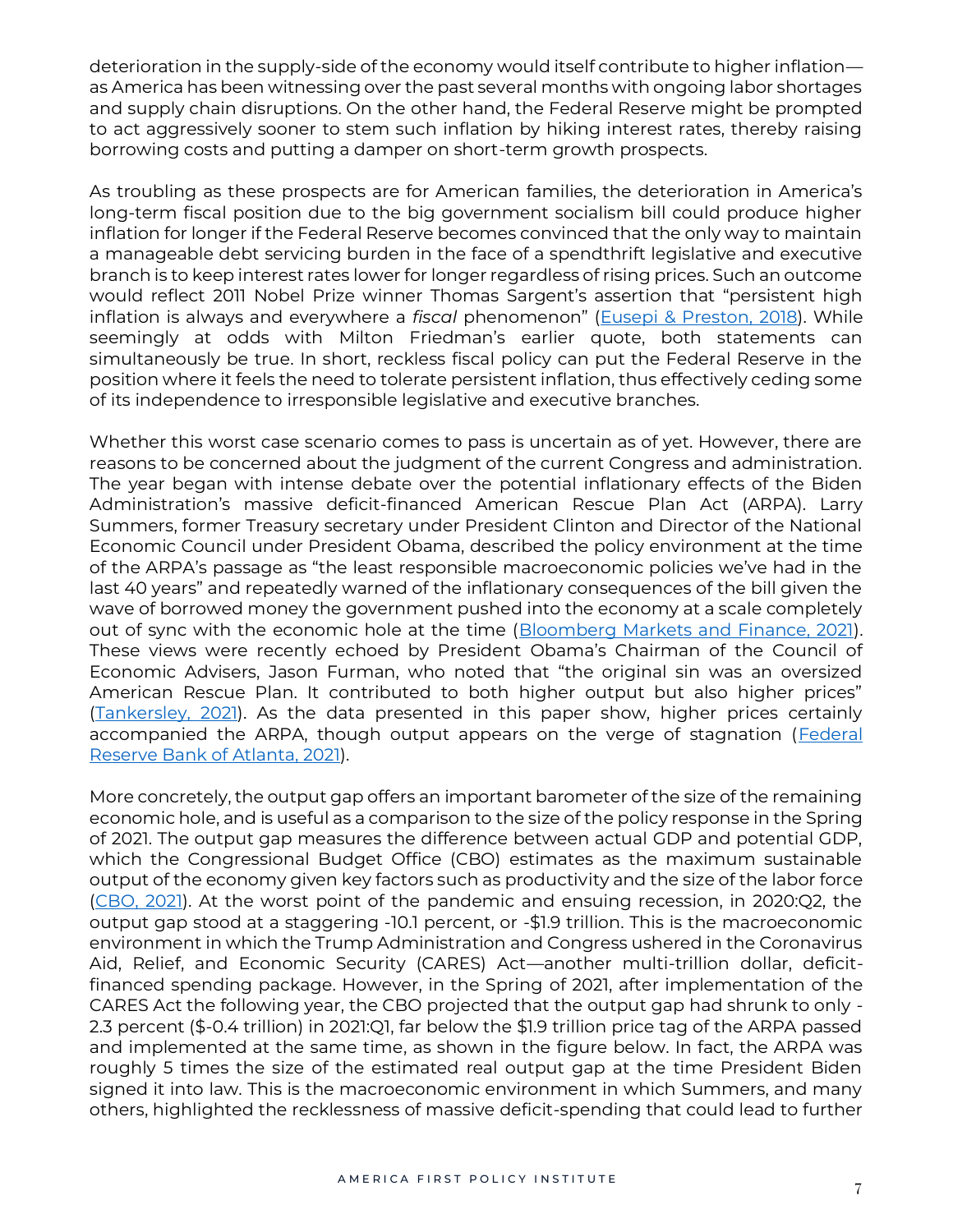inflationary pressure in excess of the inflation that might occur from lingering pandemicrelated effects.



The Biden Administration's approach and views of inflation in 2021 have been constantly shifting. In the early part of the year, Administration officials played down the risk of inflation. Treasury Secretary Yellen said, "I really don't think that is going to happen" in response to other economists' concerns that the ARPA could be followed by heightened inflation [\(Crutsinger, 2021\)](https://news.yahoo.com/yellen-plays-down-inflation-fears-152548256.html). As signs of inflation began to show in official government data, the Administration quickly shifted to a position that inflationary pressure was "transitory" and that it was to be "expect[ed] coming out of a big recession" ([Chiacu, 2021\)](https://www.reuters.com/business/us-treasurys-yellen-tamps-down-inflation-fears-over-biden-spending-plan-2021-05-02/). Most recently—following 9 consecutive months of inflation running well above its traditional target, wiping out all average wage gains for the year, and on pace to achieve the highest rate of any calendar year since 1981—the Administration endorsed the notion that inflation was a "high class" problem and simply a side effect of strong demand and low unemployment [\(Gillespie, 2021\)](https://www.foxnews.com/media/biden-chief-of-staff-ron-klain-demolished-endorsing-tweet-inflation-high-class-problem). The Administration began the year dismissing inflation concerns, shifted quickly to insistence that high inflation would pass quickly with little effect, and has now settled on a view that while high inflation may persist into 2022, it is a necessary consequence of their desired policy objectives.

These comments and publicly-held views are also reflected in President Biden's official budget proposal. Upon the release of the Fiscal Year 2022 budget request this past May, the Administration forecasted a year-over-year CPI inflation rate of just 2.1 percent for 2021 [\(OMB, 2021a](https://www.whitehouse.gov/wp-content/uploads/2021/05/budget_fy22.pdf)). In the mid-session review—when the Administration revises their estimates based on the latest data available—the forecast of 2021 CPI inflation was revised up to 4.8 percent [\(OMB 2021b\)](https://www.whitehouse.gov/wp-content/uploads/2021/08/msr_fy22.pdf). This revised forecast will still likely fall short of the realized inflation rate given the pace over the last several months. As the Administration's opinions and forecasts have shifted, the price level has continued to diverge further and further from the Federal Reserve's usual average target. While some of this divergence may be by design and in-line with relative price stability—as shown in the figure below, the divergence shows little signs of slowing [\(Adinarayan et al., 2021\)](https://www.nasdaq.com/articles/treasuries-yields-soar-as-fed-to-let-inflation-run-hot-2021-03-18).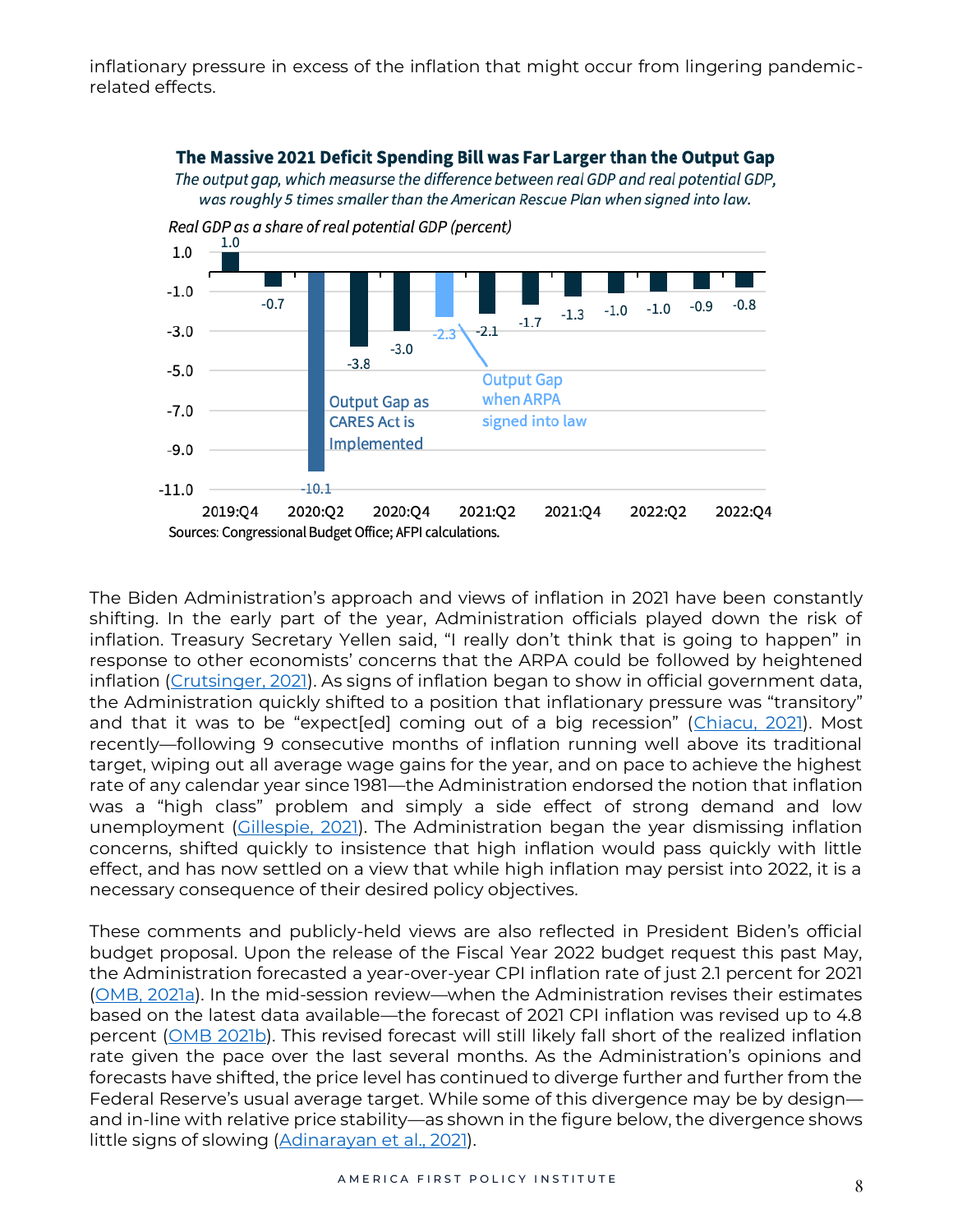## PCE Price Index Well Above Federal Reserve Target

The price level, as measured by the Personal Consumption Expenditure (PCE) chained price index, is running well above its typical target, with no sign of the divergence slowing.



#### **C O N C L U S I O N**

Heightened inflation in 2021 has come at a tremendous cost to American workers and families—particularly those in lower income brackets. While the Administration spins these costs and supply disruptions as a positive side effect of rising demand—after having dismissed and ignored them for much of the year—the *real* wage for the average worker has plummeted, and consumer prices are on pace to rise in 2021 at the highest rate in 4 decades [\(Flood, 2021](https://www.foxnews.com/media/biden-official-inflation-high-class-trump-price)). President Biden and his Administration's failure to signal their understanding and knowledge of the costs of inflation, and the possible link between inflation and certain fiscal policies, is a sign that they remain disconnected from and unconcerned with the livelihood of American citizens. The Administration's constantly evolving position and understanding of inflation gives little confidence that they will formulate appropriate fiscal policy moving forward. Policymakers must consider the effect of their policies on the costs Americans face, especially as inflation will likely remain a threat—and impose costs on families—over the next year.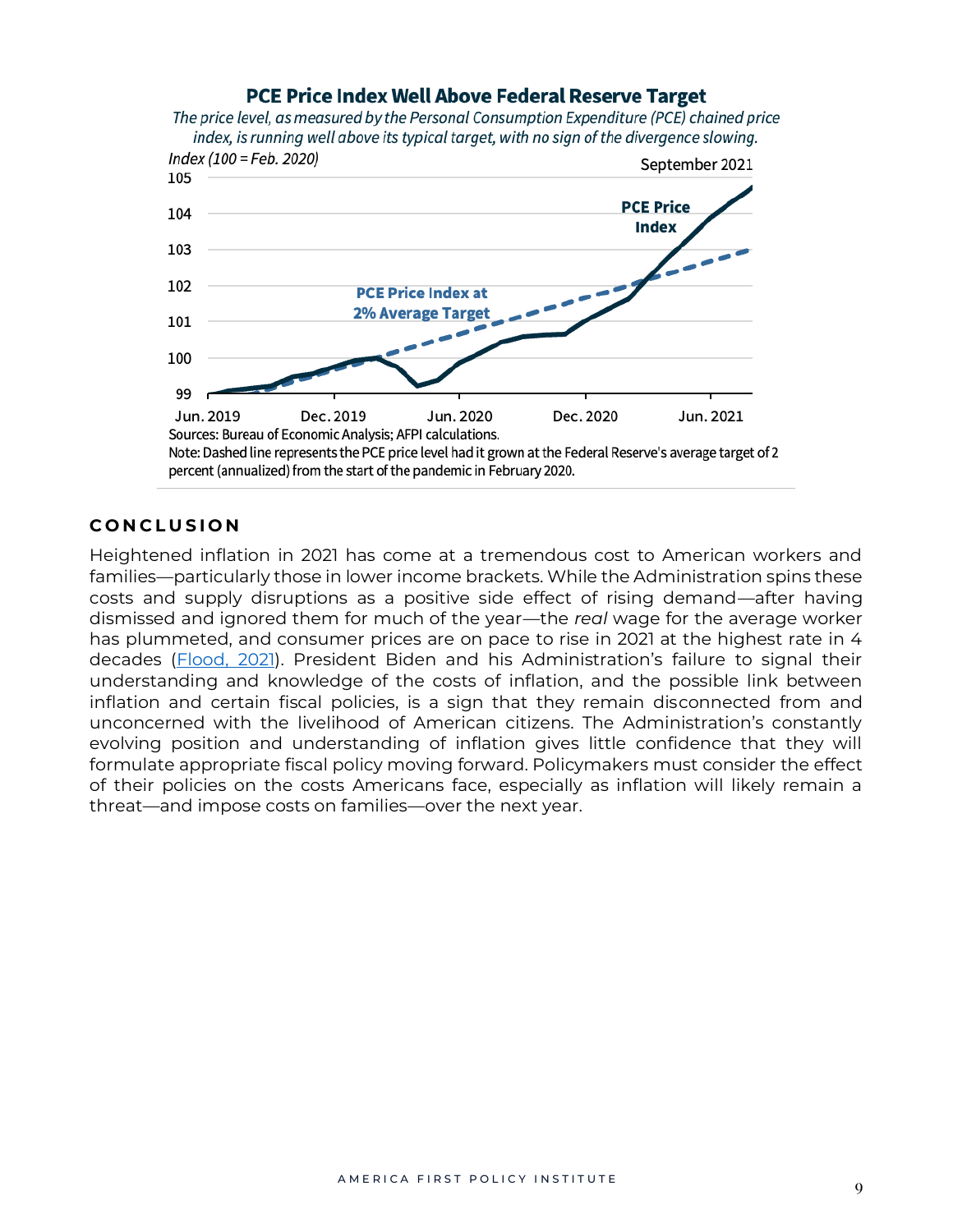#### **W O R K S C I T E D**

- Albanesi, S. (2007, May). "Inflation and inequality." *Journal of Monetary Economics*, 54:4. <https://www.sciencedirect.com/science/article/abs/pii/S0304393206002121>
- Bloomberg Markets and Finance. (2021, March 19). *Larry Summers is worried above inflation* [Video]. YouTube.<https://www.youtube.com/watch?v=PBnaahSe7JU&t=4s>
- BLS (Bureau of Labor Statistics). (2021, October 13). *Consumer Price Index News Release*. <https://www.bls.gov/news.release/cpi.htm>
- CBO (Congressional Budget Office). (2021, February). *The Budget and Economic Outlook: 2021 to 2031*.<https://www.cbo.gov/system/files/2021-02/56970-Outlook.pdf>
- Chiacu, D. (2021, May 2). "U.S. Treasury's Yellen tamps down inflation fears over Biden spending plan." *Reuters*[. https://www.reuters.com/business/us-treasurys-yellen](https://www.reuters.com/business/us-treasurys-yellen-tamps-down-inflation-fears-over-biden-spending-plan-2021-05-02/)[tamps-down-inflation-fears-over-biden-spending-plan-2021-05-02/](https://www.reuters.com/business/us-treasurys-yellen-tamps-down-inflation-fears-over-biden-spending-plan-2021-05-02/)
- Crutsinger, M. (2021, March 8). "Yellen plays down inflation fears, pushes for relief bill." *Yahoo News*. [https://news.yahoo.com/yellen-plays-down-inflation-fears-](https://news.yahoo.com/yellen-plays-down-inflation-fears-152548256.html)[152548256.html](https://news.yahoo.com/yellen-plays-down-inflation-fears-152548256.html)
- Doepke, M. & M. Schneider. (2006). "Inflation and the Redistribution of Nominal Wealth." *Journal of Political Economy*, 114:6. <https://www.journals.uchicago.edu/doi/full/10.1086/508379>
- Dynan, K., J. Skinner, & S. Zeldes. (2000, December). "Do the Rich Save More?" *Journal of Political Economy*, 112:2.<https://www.journals.uchicago.edu/doi/full/10.1086/381475>
- Erosa, A. & G. Ventura. (2002, May). "On inflation as a regressive consumption tax." *Journal of Monetary Economics*, 49:4. <https://www.sciencedirect.com/science/article/abs/pii/S0304393202001150>
- Eusepi, S. & B. Preston. (2018, September). "Fiscal Foundations of Inflation: Imperfect Knowledge." *American Economic Review*, 108:9. <https://www.aeaweb.org/articles?id=10.1257/aer.20131461>
- Federal Reserve Bank of Atlanta. (2021, October 27). *GDPNow*. <https://www.atlantafed.org/cqer/research/gdpnow>
- Flood, B. (2021, October 15). "Biden official who said inflation issues are 'high class problems' once ripped Trump admin for price increases." *Fox News*. <https://www.foxnews.com/media/biden-official-inflation-high-class-trump-price>
- Friedman, M. (1992). "Money Mischief: Episodes in Monetary History." *Harcourt Brace Jovanovich*. [https://miltonfriedman.hoover.org/objects/57555/money-mischief](https://miltonfriedman.hoover.org/objects/57555/money-mischief-episodes-in-monetary-history)[episodes-in-monetary-history](https://miltonfriedman.hoover.org/objects/57555/money-mischief-episodes-in-monetary-history)
- Garriga, C., F. Kydland, & R. Sustek. (2017, October). "Mortgages and Monetary Policy." *The Review of Financial Studies*, 30:10. <https://academic.oup.com/rfs/article/30/10/3337/3857753>